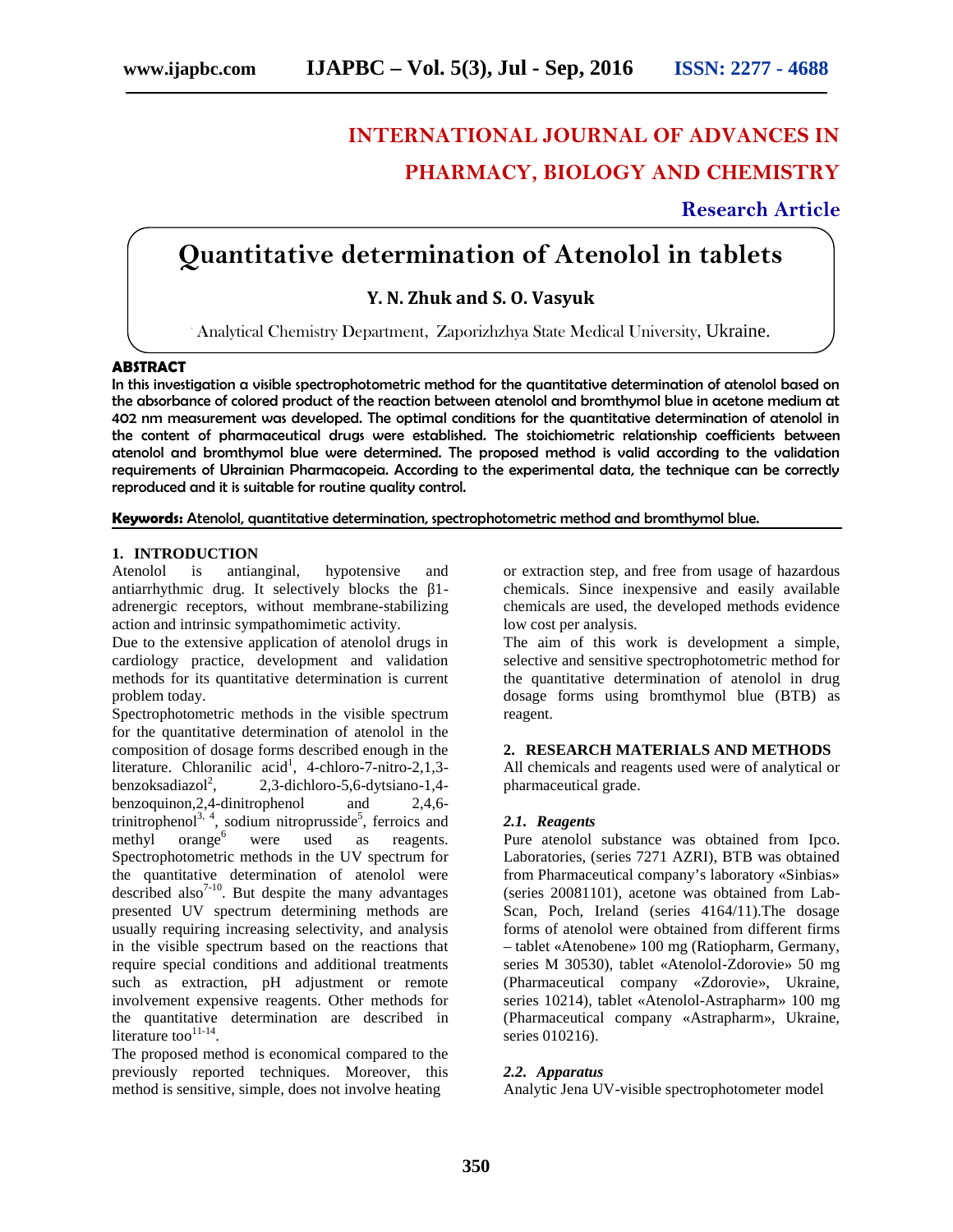Specord 200 with 1 cm matched quartz cells, Kern electronic scales ABT-120-5DM, ultrasonic bath ELMASONICE60 H.

#### *2.3. Assay procedure*

The aliquots of the solution containing 0.18-0.28 mg of atenolol were transferred into a series of 10 ml calibrated flasks.1 ml of 0.1% BTB was added to each of the calibrated flasks and diluted to the mark with acetone.The contents were shaken well and left at room temperature for a minute. The absorbance of the yellow colored species was measured at 402 nm. 0.02% atenolol standard sample solution was used as comparison solution.

#### *2.4. Assay procedure for dosage forms*

Twenty tablets each containing 50 or 100 mg of atenolol were weighed accurately and pulverized. An amount of powdered tablet equivalent to 23 mg of atenolol was transferred into a 100 mL calibrated flask, 20 ml of acetone was added and shaken thoroughly for about 2–3 min. The content was diluted to the mark with acetone, mixed well and filtered through a filter paper to remove the insoluble matter. 1.00 ml of the filtrate was transferred into 10.00 ml volumetric flask, 1.00 ml BTB solution was added, diluted to the mark with acetone and analyzed using the procedure given above. The active substance content was calculated using the standard formulas<sup>9</sup>.

#### 3. **RESULTS AND DISCUSSION**

#### *3.1. Optimum reaction conditions and absorption spectra*

The choice of solvent for this reaction was based on the atenolol and sulfophthalein dyes solubility data, and on the experimental results. Experimentally was determined that acetone is the optimal solvent for this reaction. The reaction proceeds rapidly at room temperature, so temperature and time mode don't need correction in this case.

Atenolol reacts with BTB in acetone to give a soluble yellow colored ion-association complex which exhibits an absorption maximum at 402 nm. Presumably the ion-pair complex is formed due to atenolol excess electron density on the nitrogen atom and BTB donor proton. Under the experimental conditions, the reagent blank showed negligible absorbance as shown in Fig. 1.

### *3.2. The stoichiometric relationship coefficients*

The stoichiometric relationship coefficients between atenolol and BTB were determined by isomolar series and molar ratio procedures<sup>15</sup>.

The saturation curves analysis (Fig. 1) showed that break in curves was observed in ratio of components BTB – atenolol 1:1.

The results obtained by molar ratio procedure confirm the specified ratio (Fig. 2).

#### *3.3. Determination of some validation characteristics*

According to requirements of Ukrainian Pharmacopoeia the following validation characteristics as precision, linearity, accuracy and robustness were determined $^{16}$ .

#### *Linearity*

Calibration graph was constructed by measuring the absorbance at six concentration levels which showed linear response of absorbance in relation to concentration of atenolol over the range of  $1.8 - 2.8$ mg/100 ml (Fig. 3)

#### *Precision*

Precision was determined from atenolol samples at three different concentrations in the calibration range in three replicates. In all cases confidence interval does not more than the maximum indeterminateness of analysis. The data is summarized in Table 2.

#### *Accuracy*

Accuracy was set for the drug dosage forms using standard addition method and suggested the high accuracy of the proposed method. Recoveries were found to be between 99.79 and 100.38% (Table 3).

#### *Robustness*

It was established that sample solutions are stable for at least 30 minutes, and addition±10% of BTB solution from the optimal to the sample solution has no effect on the absorbance value.

### **4. CONCLUSION**

It was established that atenolol reacts with BTB at room temperature in acetone medium with absorbance maximum at 402 nm. The reaction is sensitive: the molar absorption coefficient is  $1,97 \cdot 10^4$ . The spectrophotometric determination procedure of atenolol in dosage form was developed. It was proved that procedure is valid.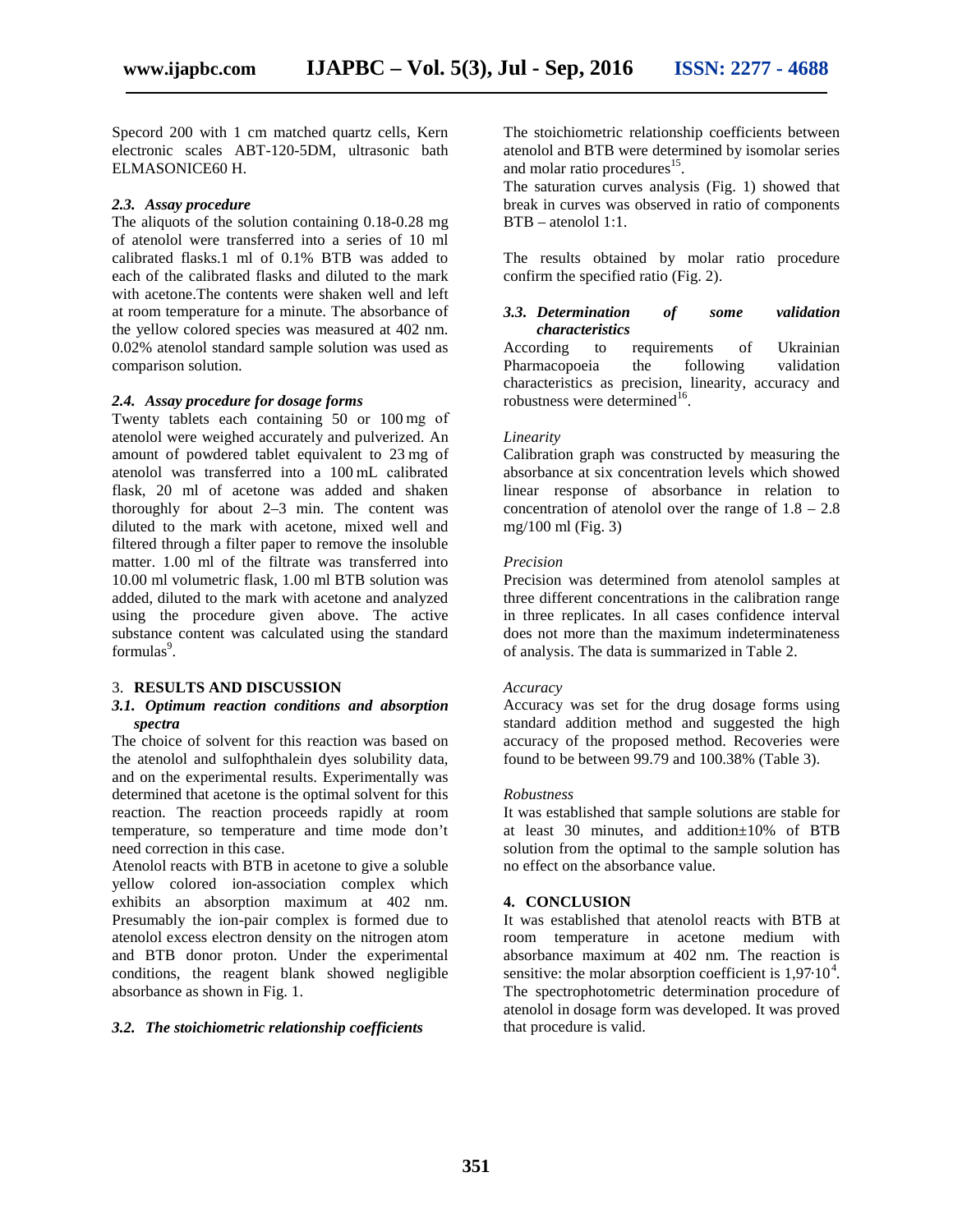

**Fig. 1** The saturation curves:  $1 -$  atenolol (BTB = const = 1 ml  $0.0005$  M); **2 – BTB (atenolol = const = 1 ml 0.0005 M)**



**Fig. 2** The graph of the absorbance value as a function of isomolar solution composition ( $\overline{1}$  – 0,0005 **BTB solution,**  $_{2}$  – 0,0005 atenolol solution)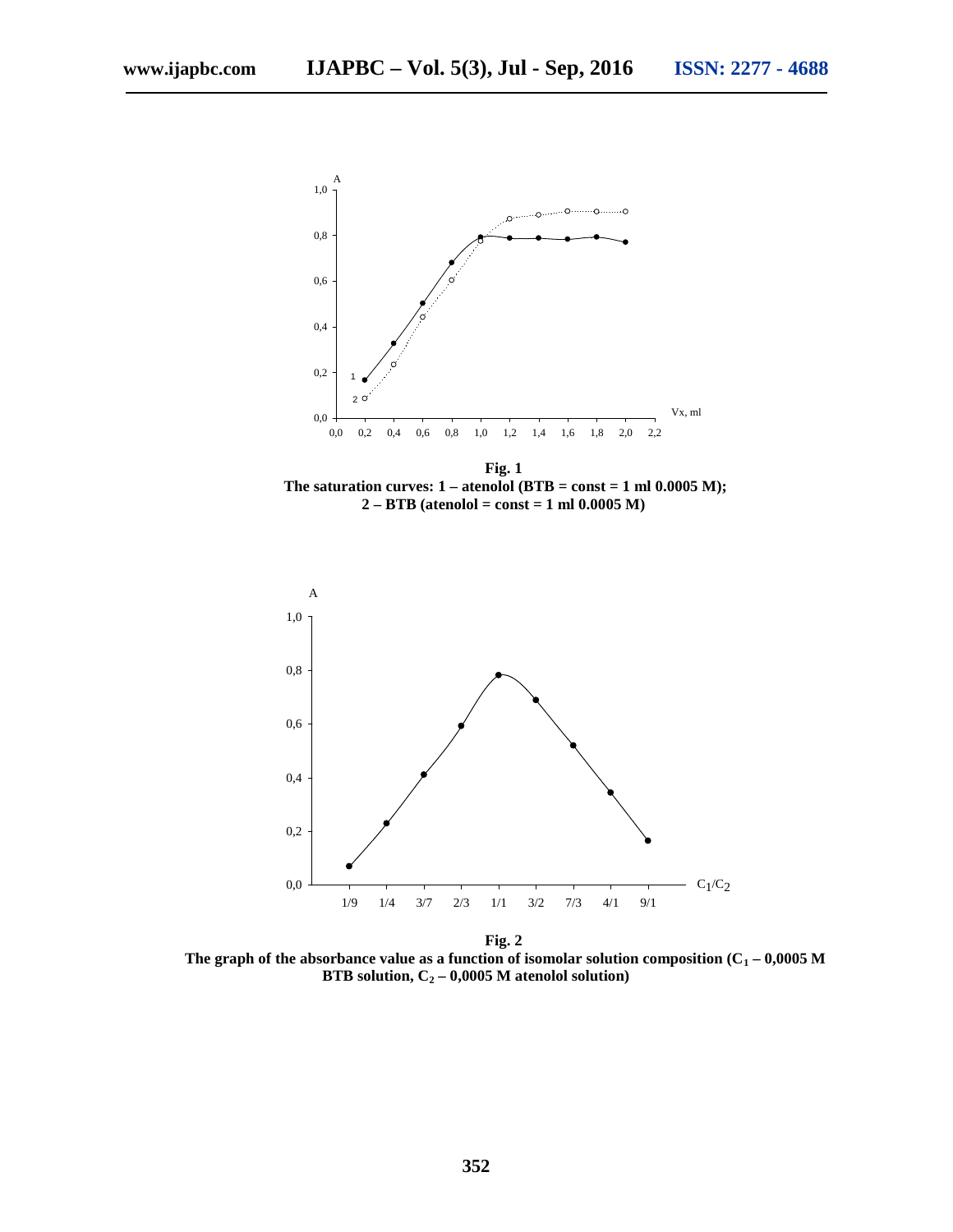

**Fig. 3 Linear correlation between absorbance and concentration of atenolol**

| ptical specifications and linear dependence parameters |                      |  |  |  |  |  |
|--------------------------------------------------------|----------------------|--|--|--|--|--|
| Molar absorption coefficient,                          | 19732                |  |  |  |  |  |
| Sendel's coefficient. Ws                               | 0.0135               |  |  |  |  |  |
| Identification limit, min (mkg/ml)                     | 0.67                 |  |  |  |  |  |
| Equation of linear regression                          | $Y = bX +$           |  |  |  |  |  |
| Slope, $b\pm(S_b)$                                     | $0.6684\pm(0.0017)$  |  |  |  |  |  |
| Intercept term, $\pm(S_a)$                             | $-0.0058\pm(0.0039)$ |  |  |  |  |  |
| Residual standard deviation, $S_{x}$                   | 0.00209              |  |  |  |  |  |
| orrelation coefficient. r                              | 1.000                |  |  |  |  |  |

**Table 1**

**Table 2 Precision determination results for atenolol dosage forms**

| Drug dosage form            | $(n=9)$ | S                     | RSD%                  |                       | $As\%$ |
|-----------------------------|---------|-----------------------|-----------------------|-----------------------|--------|
| Atenobene» 100 mg           | 0.0987  | $8.33 \times 10^{-5}$ | $8.44 \times 10^{-2}$ | $1.55 \times 10^{-4}$ | 3.20   |
| Atenolol-Zdorovie» 50 mg    | 0.0491  | $5.27 \times 10^{-5}$ | 0.107                 | $9.80 \times 10^{-5}$ | 3.20   |
| Atenolol-Astrapharm» 100 mg | 0.0979  | $8.66 \times 10^{-5}$ | $8.85 \times 10^{-2}$ | $1.61 \times 10^{-4}$ | 3.20   |

**Table 3 Accuracy determination results for atenolol dosage forms**

| Drug dosage form                     | $Z_{(n=9)}$ |                       | $\overline{ }$<br>∼ | $Z - 100$ |
|--------------------------------------|-------------|-----------------------|---------------------|-----------|
| Atenobene $\frac{100 \text{ mg}}{2}$ | 99.79       | $2.82 \times 10^{-2}$ | 0.0525              | 0.21      |
| Atenolol-Zdorovie» 50 mg             | 100.05      | $1.94 \times 10^{-2}$ | 0.0360              | 0.05      |
| Atenolol-Astrapharm» 100 mg          | 100.38      | $3.48 \times 10^{-2}$ | 0.0647              | 0.38      |